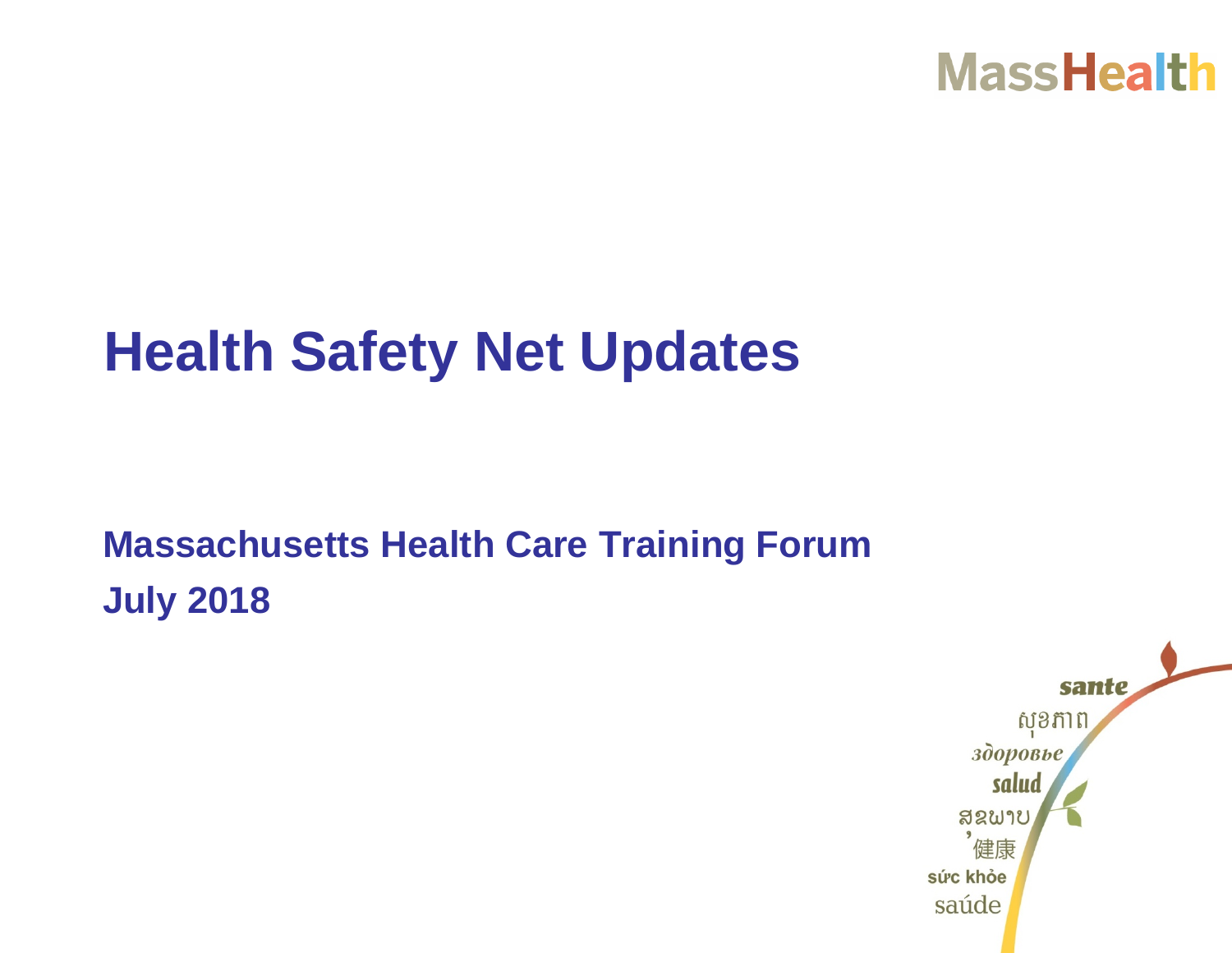### **HSN Updates – Agenda**

- **Billing Updates/Reminders** 
	- Partial Clarification
	- **FY2016 Closing**
	- Billing Copays
	- **HSN-PD Application**
- How HSN Works with ConnectorCare Coverage
- 2003 Server Upgrade Project
- Interim Payment
	- **June Remittance**
	- Recovery Plan
- CHC Code Updates
- **HSN Regulations Public Hearing**

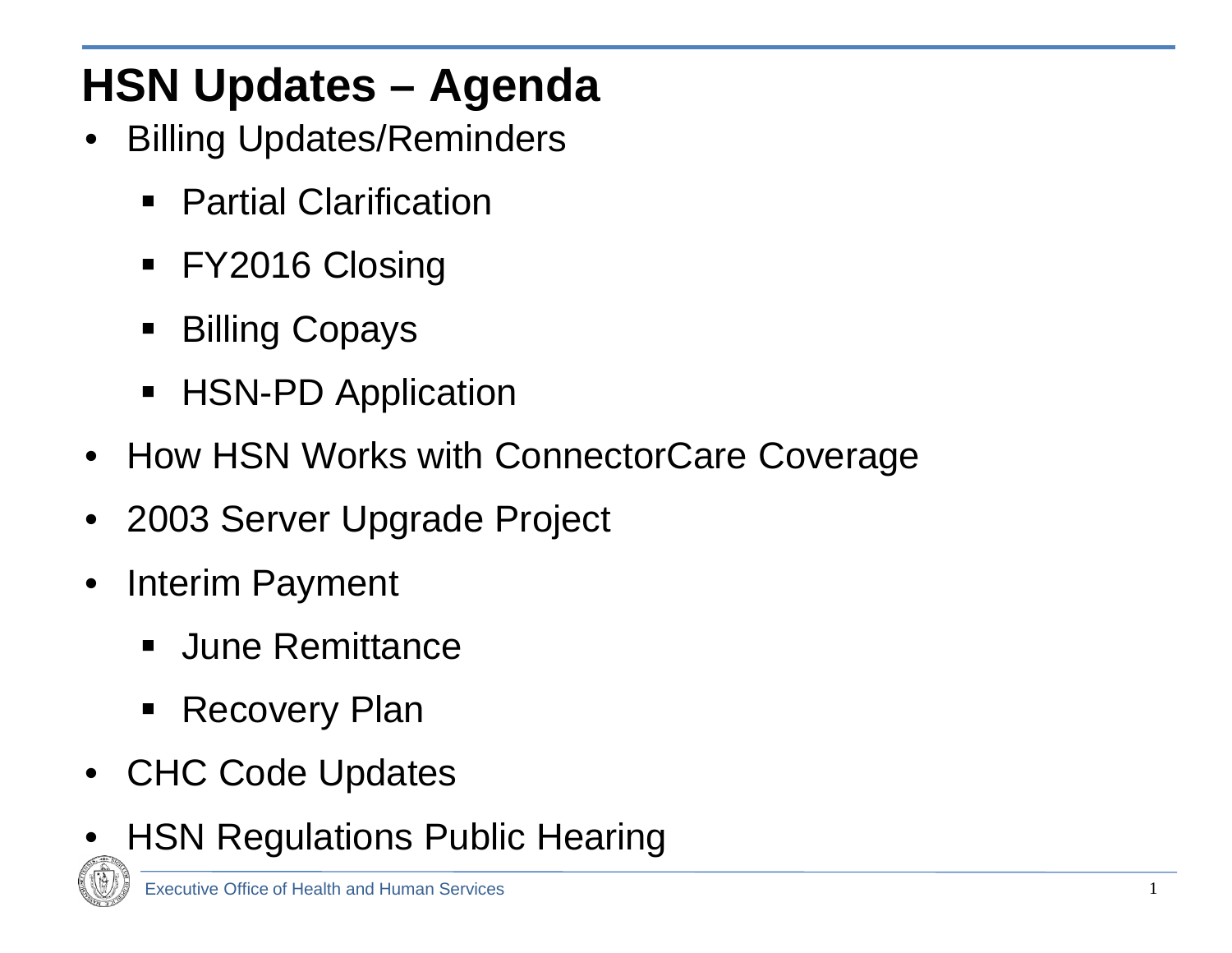### **HSN Billing Updates – 837I Partial Clarification**

- 837I Partial Data Elements can be found in the last Billing [Update. https://www.mass.gov/service-details/information](https://www.mass.gov/service-details/information-about-hsn-provider-guides-and-billing-updates)about-hsn-provider-guides-and-billing-updates
- For 837I claims, providers should report remaining HSN Deductible Amount that has yet to be paid by a patient using Value Code D3. If a patient has met their HSN deductible, Value Code D3 should be reported as 0
- Any Patient Paid Amount should be reported using Value Code FC
- **Denial and Warning Edit message**: Partial Claim missing required reporting data elements

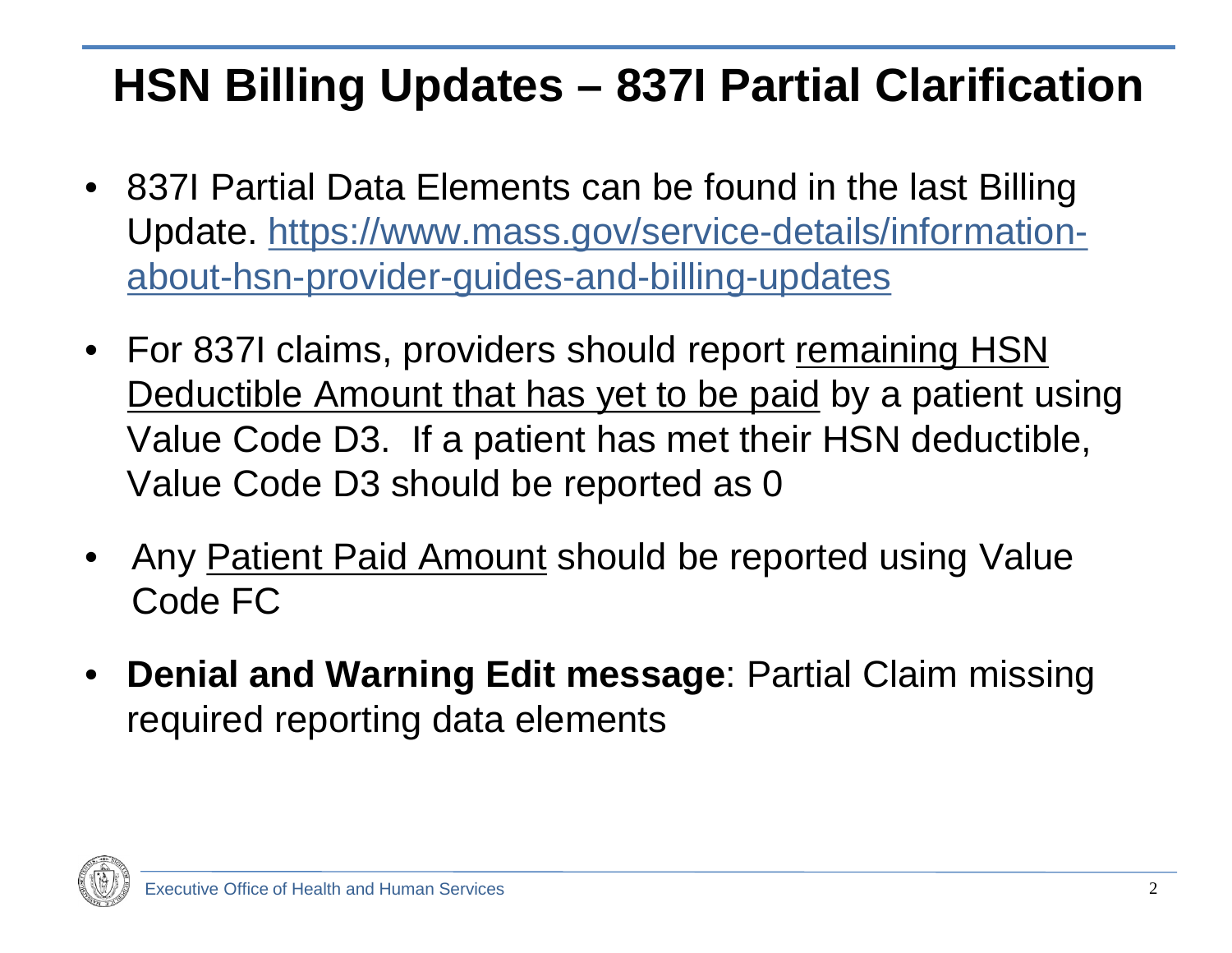### **HSN Billing Updates – 837P Partial Clarification**

- Partial Data Elements can be found in the last Billing Update [https://www.mass.gov/service-details/information-about-hsn](https://www.mass.gov/service-details/information-about-hsn-provider-guides-and-billing-updates)provider-guides-and-billing-updates
- For 837P claims, providers should report remaining HSN Deductible Amount **that has yet to be paid** by a patient on the Terms Discount (Loop 2300 K3) segment using the following:
	- If patient has not met their HSN deductible, please report: **MAHSN20\$####.##**
	- If a patient has met their HSN deductible, please report **MAHSN100**. No dollar amount necessary
- **Denial and Warning Edit message**: Partial Claim missing required reporting data elements

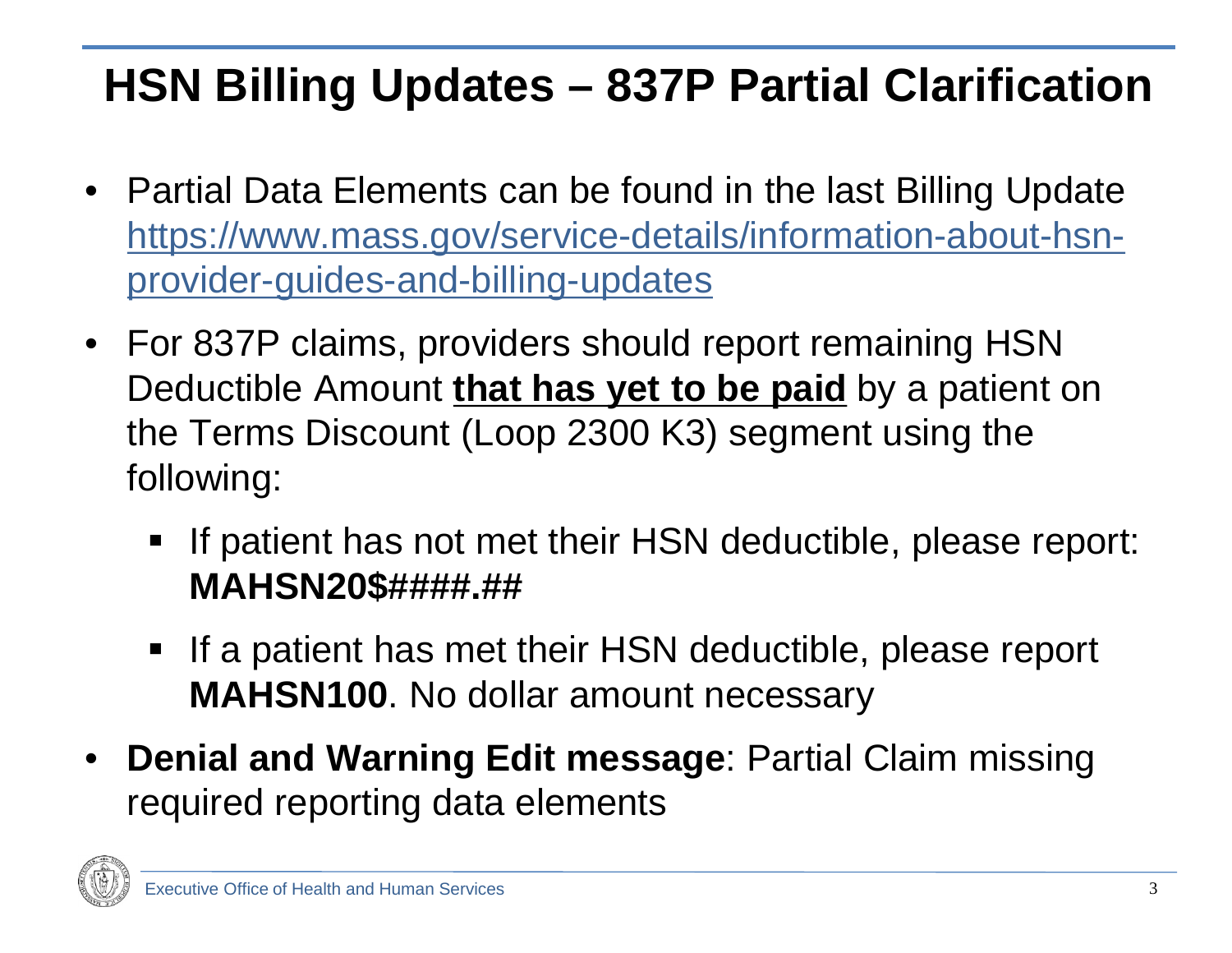### **HSN Fiscal Year (FY16) Closing**

- FY 2016 Closing: Providers are reminded that FY16 will be closing September 30, 2018. Any claims or corrections for FY16 must be completed before the Fiscal Year is closed. Any claims trying to process after the FY close will be denied
- If providers have questions on the FY16 closing, please contact the HSN Helpdesk at [hsnhelpdesk@state.ma.us](mailto:hsnhelpdesk@state.ma.us)

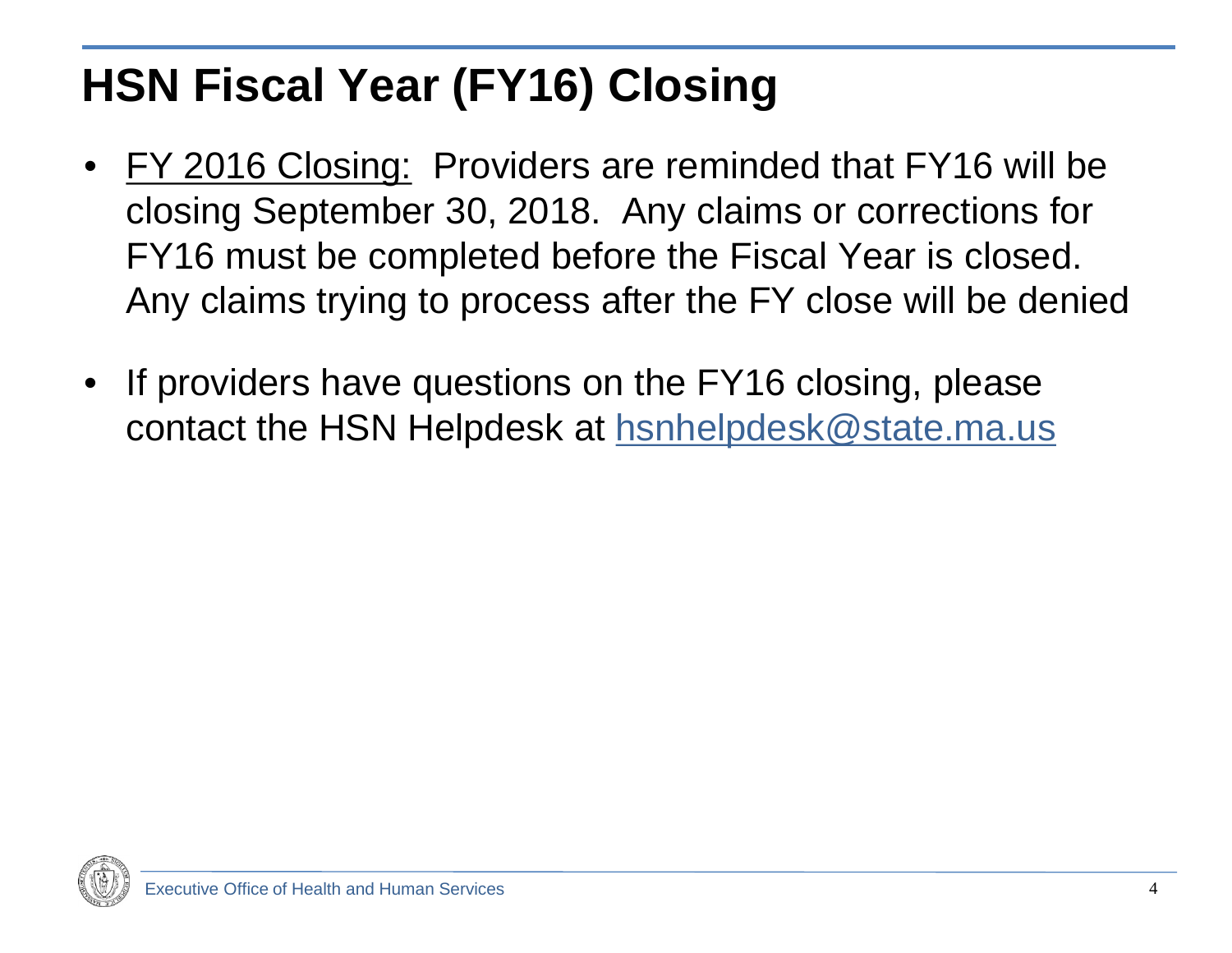# **Billing Copays to HSN**

- As a reminder, HSN pays copays remaining from the previous payer only if that payer was Medicare or a Medicare Replacement product
- Providers that have submitted claims for HSN payment with copays from other prior payers, should void those claims
- If providers have questions regarding copay billing, please contact the HSN Helpdesk at [hsnhelpdesk@state.ma.us](mailto:hsnhelpdesk@state.ma.us)

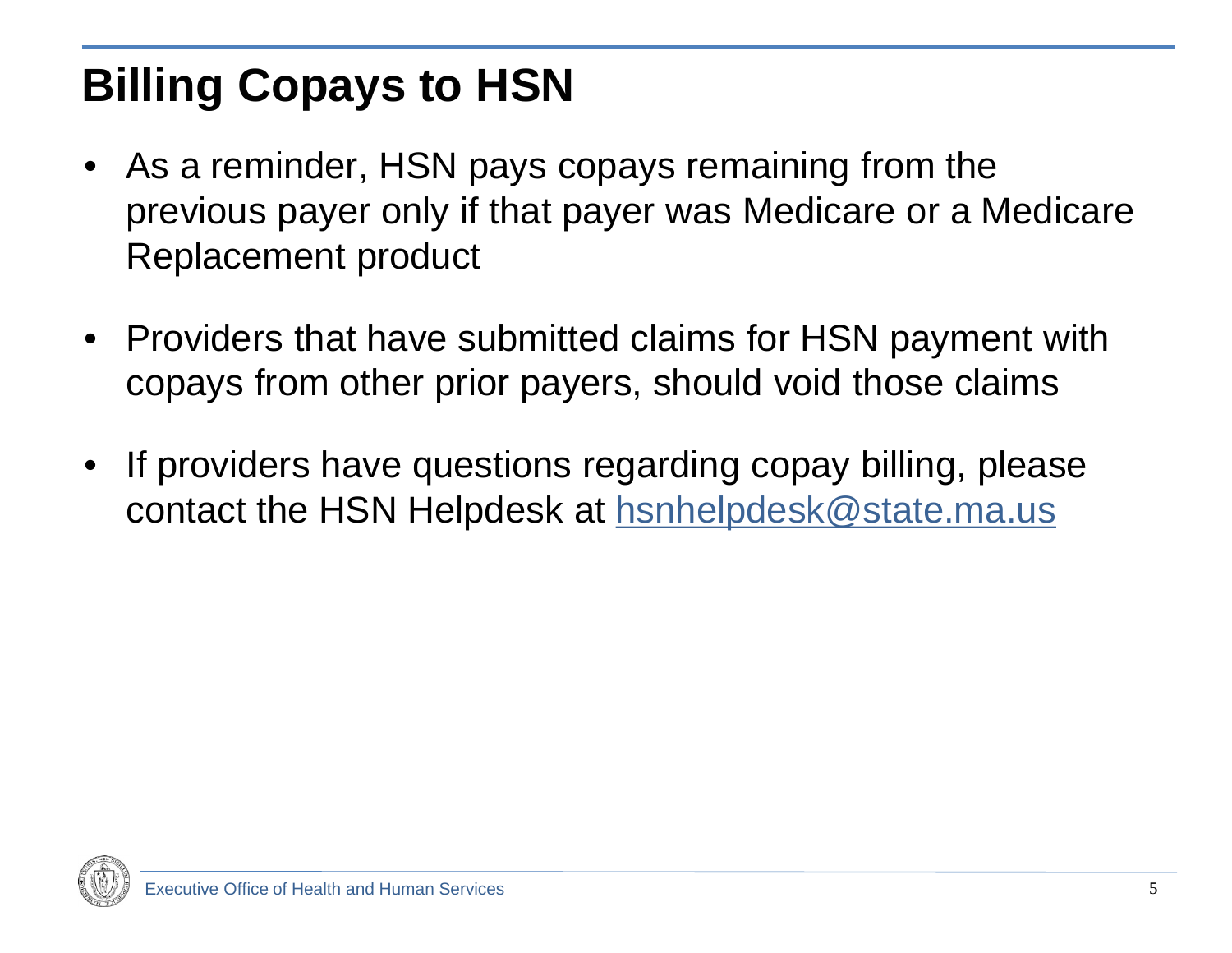### **HSN Presumptive Determination (HSN-PD) Application**

- As a reminder, Facility Representatives should always use the most up-to-date HSN-PD application when requesting a HSN Presumptive Determination for a patient
- The HSN-PD application and training materials can be found on the HSN website at https://www.mass.gov/service[details/health-safety-net-presumptive-determinations-hsn-pd](https://www.mass.gov/service-details/health-safety-net-presumptive-determinations-hsn-pd-information-0)information-0

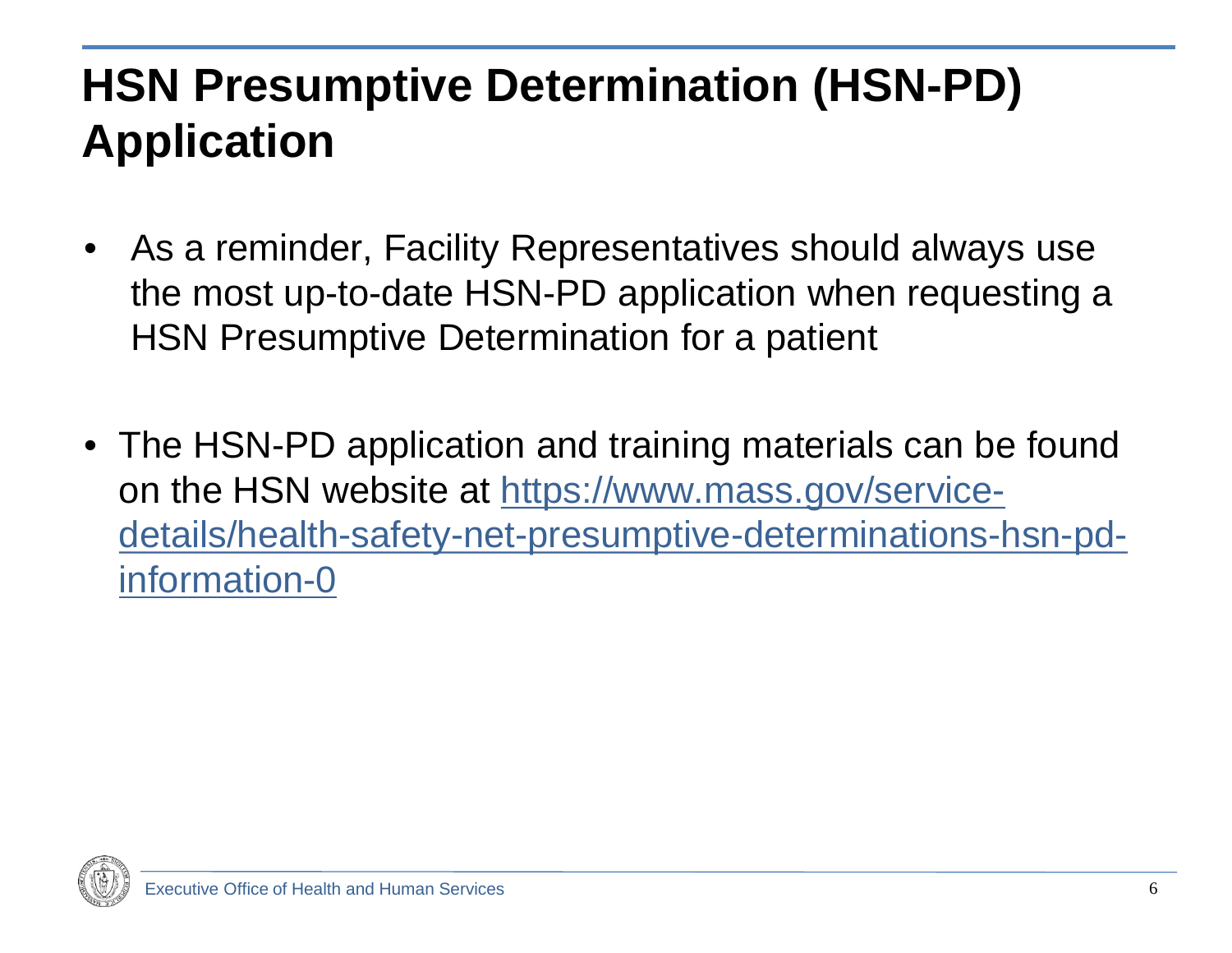### **How Does HSN Work if a Person Has ConnectorCare Coverage?**

If a person is within their first 100 days of eligibility, HSN will assist with and can be billed for eligible medical and dental services

- The 100 days is 90 days from the date of their determination + 10 days retro to give a full 100 days
- This time is given so that the person has time to enroll and pay the premium (if required) because ConnectorCare coverage is prospective
- EVS's messages during this time will indicate that temporary HSN is available

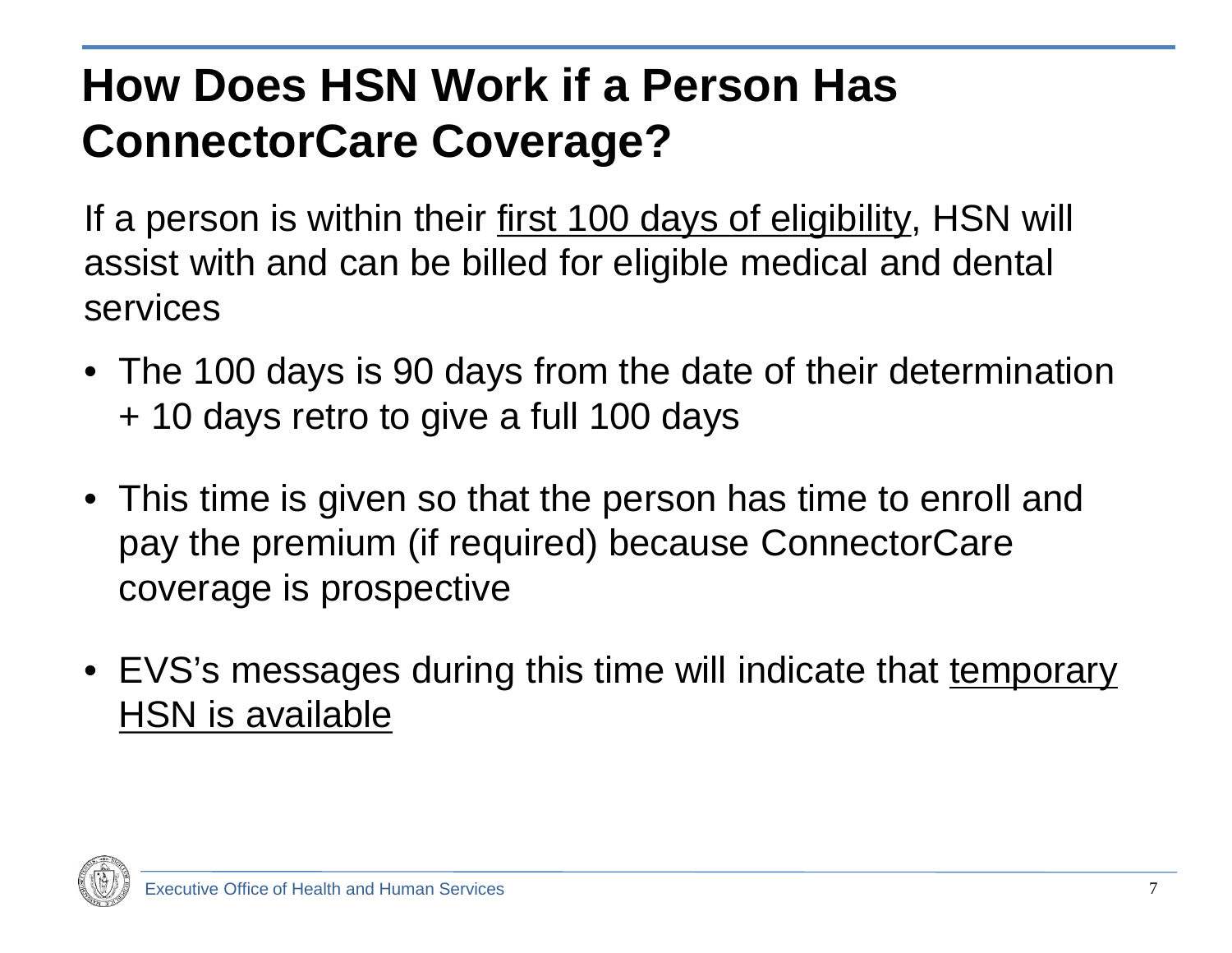#### **HSN Medical and Dental Available Screenshot**

| Mass.Cov<br><b>Health and Human Services</b>                                                                                                                                                                                                                                                                                                                                                                                                                                                                                                                                           |                                                                                                                                                                                                                                                                                                                                                                                |                                                                                                                                                                                                                                                                                                                                                                                                                                     |                                                               |  |
|----------------------------------------------------------------------------------------------------------------------------------------------------------------------------------------------------------------------------------------------------------------------------------------------------------------------------------------------------------------------------------------------------------------------------------------------------------------------------------------------------------------------------------------------------------------------------------------|--------------------------------------------------------------------------------------------------------------------------------------------------------------------------------------------------------------------------------------------------------------------------------------------------------------------------------------------------------------------------------|-------------------------------------------------------------------------------------------------------------------------------------------------------------------------------------------------------------------------------------------------------------------------------------------------------------------------------------------------------------------------------------------------------------------------------------|---------------------------------------------------------------|--|
| June 19, 2018                                                                                                                                                                                                                                                                                                                                                                                                                                                                                                                                                                          | <b>CONSUMERS</b><br><b>HOME</b>                                                                                                                                                                                                                                                                                                                                                | <b>PROVIDERS</b> RESEARCHERS<br><b>GOVERNMENT</b>                                                                                                                                                                                                                                                                                                                                                                                   | <b>Logout</b>                                                 |  |
| <b>44 Collapse Services</b><br><b>Provider Services</b><br>$>$ Home<br><b>Provider Search</b><br>У<br>> Manage Batch Files<br>Manage Service Authorizations<br>> Manage Correspondence and<br>Reporting<br>$\vee$ Manage Members<br>$\vee$ Eligibility<br>> Verify Member Eligibility<br>> Inquire Eligibility Request<br>$\ge$ Enrollment<br>> Long Term Care<br>> Manage Claims and Payments<br>> Manage Provider Information<br>Administer Account<br>><br><b>Reference Publications</b><br><b>EHR Incentive Program</b><br>×.<br><b>News &amp; Updates</b><br><b>Related Links</b> | Welcome dharris79<br>Verify Member Eligibility<br><b>Member Information</b><br><b>Dates of Eligibility</b><br>Click on the Date Range to view Eligibility information for Member ID 1<br>Date Range<br>10/15/2017 10/31/2017<br>◆<br><b>Eligibility</b><br><b>MOUTHLY &amp; INPOSU</b><br><b>Restrictive</b><br><b>Messages</b><br><b>Member Payment Responsibility Detail</b> | <b>Eligibility</b><br><b>Eligiblity Status</b><br>PARTIAL HEALTH SAFETY NET<br>The information below refers to the PARTIAL HEALTH SAFETY NET coverage for 10/15/2017 to 10/31/2017.<br>1527 / 677 Temporary Partial HSN medical and dental are available. Member Eligible for<br>ConnectorCare. If member is unenrolled, visit MAHealthConnector.org for more information.<br>If monitor is unontalied, yest MAHoolthi (onnector on | ▶ Mass.Gov Home ▶ State Agencies ▶ State Online Services<br>? |  |
|                                                                                                                                                                                                                                                                                                                                                                                                                                                                                                                                                                                        | <b>Patient Paid Amount</b>                                                                                                                                                                                                                                                                                                                                                     |                                                                                                                                                                                                                                                                                                                                                                                                                                     | <b>Patient Paid Amount Type</b>                               |  |
|                                                                                                                                                                                                                                                                                                                                                                                                                                                                                                                                                                                        | <b>Spend Down Amount</b>                                                                                                                                                                                                                                                                                                                                                       |                                                                                                                                                                                                                                                                                                                                                                                                                                     |                                                               |  |
|                                                                                                                                                                                                                                                                                                                                                                                                                                                                                                                                                                                        | <b>Deductible Amount</b>                                                                                                                                                                                                                                                                                                                                                       |                                                                                                                                                                                                                                                                                                                                                                                                                                     | <b>Deductible Date</b>                                        |  |
|                                                                                                                                                                                                                                                                                                                                                                                                                                                                                                                                                                                        | <b>Restrictive Messages</b>                                                                                                                                                                                                                                                                                                                                                    | Co-pay Status                                                                                                                                                                                                                                                                                                                                                                                                                       | Co-pay Cap Status                                             |  |
|                                                                                                                                                                                                                                                                                                                                                                                                                                                                                                                                                                                        | <b>Close</b>                                                                                                                                                                                                                                                                                                                                                                   |                                                                                                                                                                                                                                                                                                                                                                                                                                     | <b>Perform Another Eligibility Check</b>                      |  |
| @2005 Commonwealth of Massachusetts                                                                                                                                                                                                                                                                                                                                                                                                                                                                                                                                                    |                                                                                                                                                                                                                                                                                                                                                                                | Site Policies<br>Accessibility<br>Feedback                                                                                                                                                                                                                                                                                                                                                                                          | Contact Us<br>Help<br>Site Map                                |  |

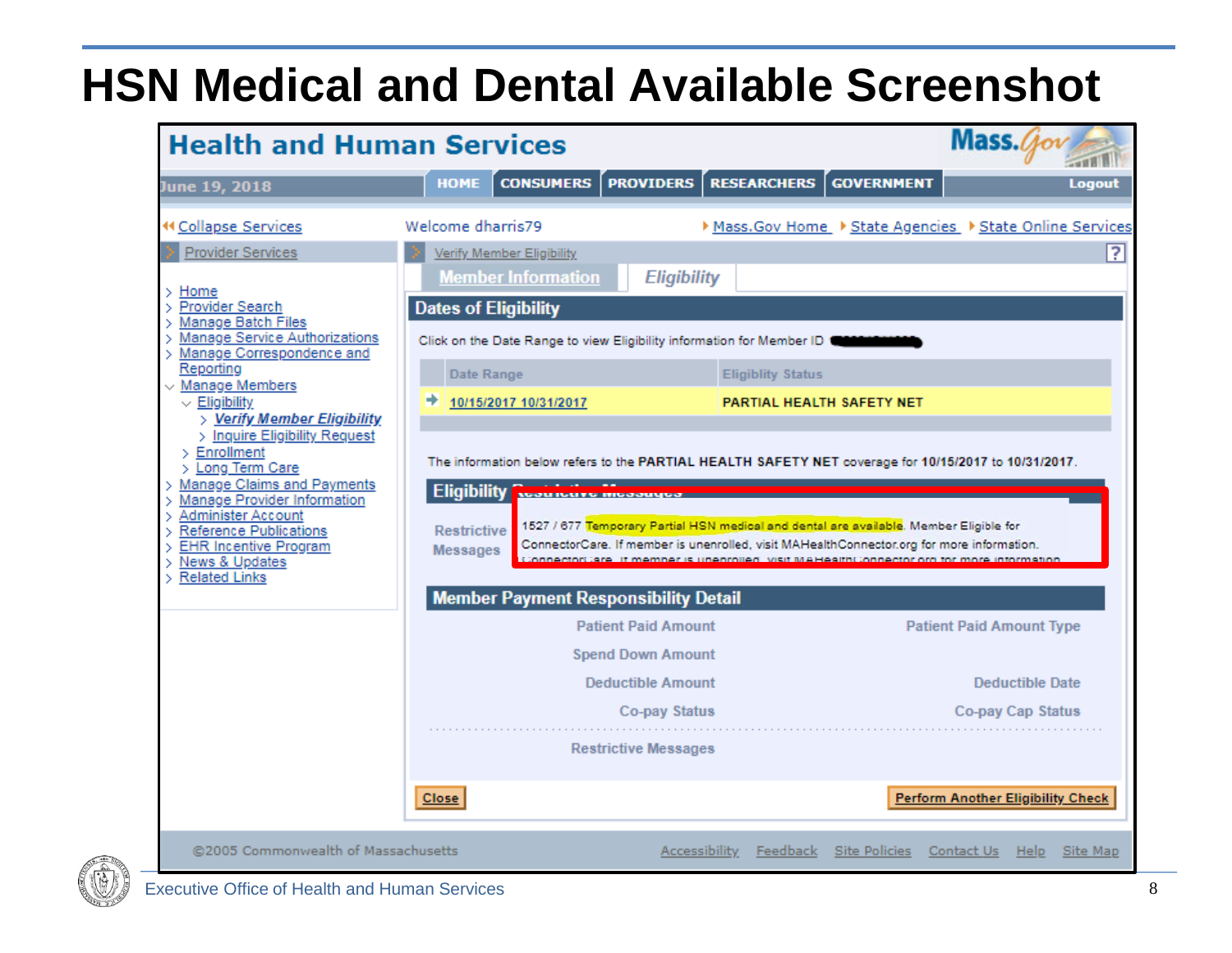# **How does HSN work if a person has ConnectorCare Coverage?**

After the 100 days, the HSN coverage changes to being eligible for Dental only (no medical), regardless of whether the individual enrolled in a ConnectorCare plan

Please Note:

- ConnectorCare Plans do not display in EVS's. Providers should check other insurance verification systems for enrollment in these plans
- Individuals only get a new 100 days of HSN if their last determination was ineligible for MassHealth or un-sub QHP
	- **If an individual remains eligible for ConnectorCare but fails to** enroll, a new 100 days of HSN is not granted if that individual remains eligible
	- EVS message will show when an individual is eligible for HSN dental only (as seen on the next slide)

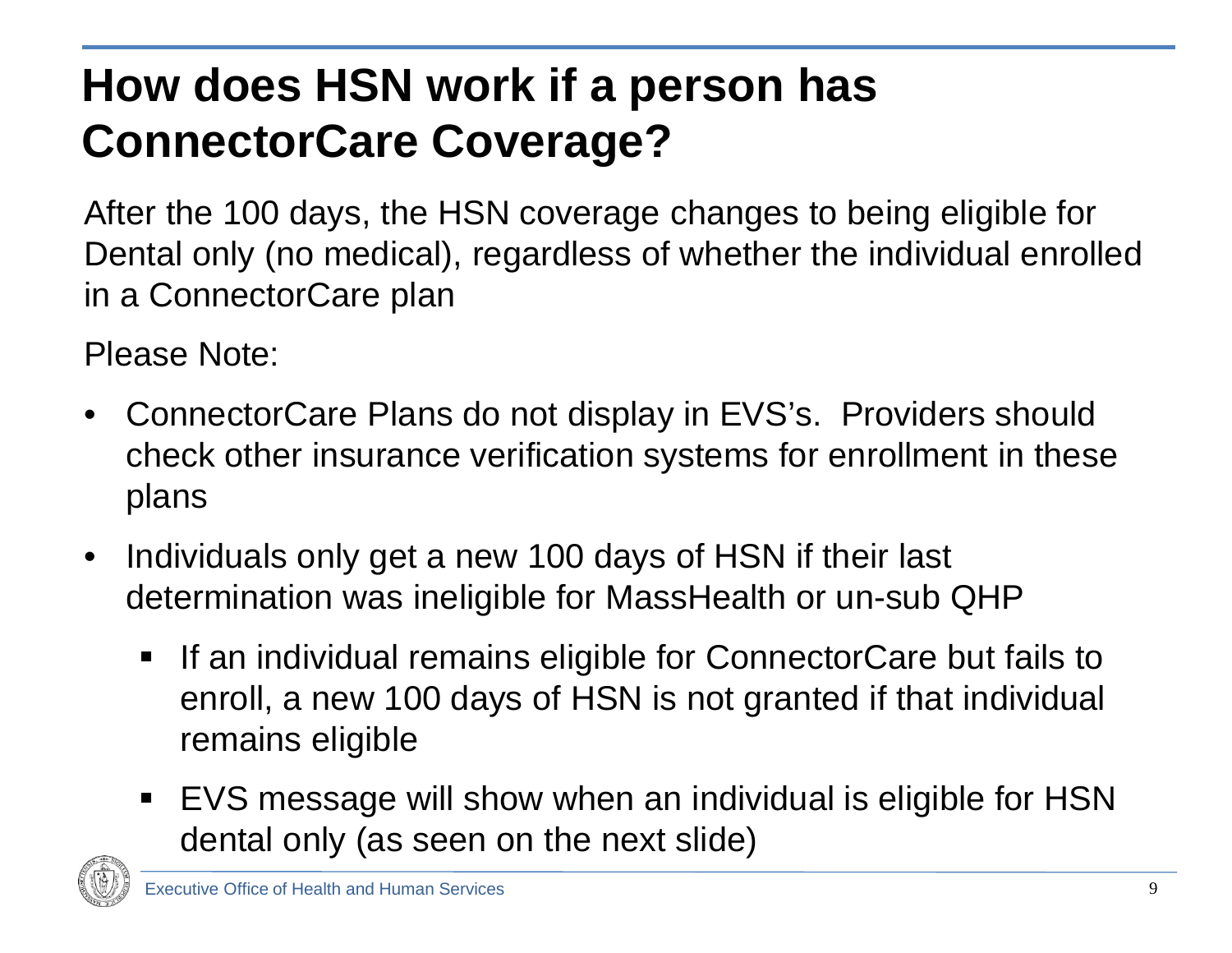#### **HSN Dental Only Available Screenshot**

| Mass. $q_{o}$<br><b>Health and Human Services</b>                                                                                                                                                                                                                                                                                                                                                                                                                                                                |                                                                                                                                                                                                                                                                                                                                                                                                                                                         |                                                                                                                                                                                                                                                                                    |                          |                                    |                                                                                |          |
|------------------------------------------------------------------------------------------------------------------------------------------------------------------------------------------------------------------------------------------------------------------------------------------------------------------------------------------------------------------------------------------------------------------------------------------------------------------------------------------------------------------|---------------------------------------------------------------------------------------------------------------------------------------------------------------------------------------------------------------------------------------------------------------------------------------------------------------------------------------------------------------------------------------------------------------------------------------------------------|------------------------------------------------------------------------------------------------------------------------------------------------------------------------------------------------------------------------------------------------------------------------------------|--------------------------|------------------------------------|--------------------------------------------------------------------------------|----------|
| June 19, 2018                                                                                                                                                                                                                                                                                                                                                                                                                                                                                                    | <b>CONSUMERS</b><br><b>HOME</b>                                                                                                                                                                                                                                                                                                                                                                                                                         | <b>PROVIDERS</b>                                                                                                                                                                                                                                                                   | <b>RESEARCHERS</b>       | <b>GOVERNMENT</b>                  |                                                                                | Logout   |
| <b>44 Collapse Services</b>                                                                                                                                                                                                                                                                                                                                                                                                                                                                                      | Welcome dharris79                                                                                                                                                                                                                                                                                                                                                                                                                                       |                                                                                                                                                                                                                                                                                    |                          |                                    | ▶ Mass. Gov Home ▶ State Agencies ▶ State Online Services                      |          |
| Provider Services<br>Home<br>Provider Search<br>Manage Batch Files<br><b>Manage Service Authorizations</b><br>Manage Correspondence and<br>Reporting<br>$\vee$ Manage Members<br>$\vee$ Eligibility<br>> Verify Member Eligibility<br>> Inquire Eligibility Request<br>$\angle$ Enrollment<br>> Long Term Care<br>Manage Claims and Payments<br>Manage Provider Information<br>Administer Account<br>Reference Publications<br><b>EHR Incentive Program</b><br><b>News &amp; Updates</b><br><b>Related Links</b> | Verify Member Eligibility<br><b>Member Information</b><br><b>Dates of Eligibility</b><br>Click on the Date Range to view Eligibility information for Member ID 1<br>Date Range<br>06/19/2018 06/19/2018<br>The information below refers to the CONNECTORCARE + PARTIAL HSN coverage for 06/19/2018 to<br>06/19/2018.<br><b>Eligibility Restrictive Messages</b><br><b>Restrictive</b><br><b>Messages</b><br><b>Member Payment Responsibility Detail</b> | <b>Eligibility</b><br>1566 / Partial HSN Dental Available, Member eligible for ConnectorCare. If member is<br>unenrolled, visit MAHealthConnector.org for more information.<br><b>Patient Paid Amount</b><br><b>Spend Down Amount</b><br><b>Deductible Amount</b><br>Co-pay Status | <b>Eligiblity Status</b> | <b>CONNECTORCARE + PARTIAL HSN</b> | <b>Patient Paid Amount Type</b><br><b>Deductible Date</b><br>Co-pay Cap Status | 71       |
|                                                                                                                                                                                                                                                                                                                                                                                                                                                                                                                  | <b>Close</b>                                                                                                                                                                                                                                                                                                                                                                                                                                            | <b>Restrictive Messages</b>                                                                                                                                                                                                                                                        |                          |                                    | <b>Perform Another Eligibility Check</b>                                       |          |
| @2005 Commonwealth of Massachusetts                                                                                                                                                                                                                                                                                                                                                                                                                                                                              |                                                                                                                                                                                                                                                                                                                                                                                                                                                         | Accessibility                                                                                                                                                                                                                                                                      | Feedback                 | Site Policies                      | Contact Us<br>Help                                                             | Site Map |

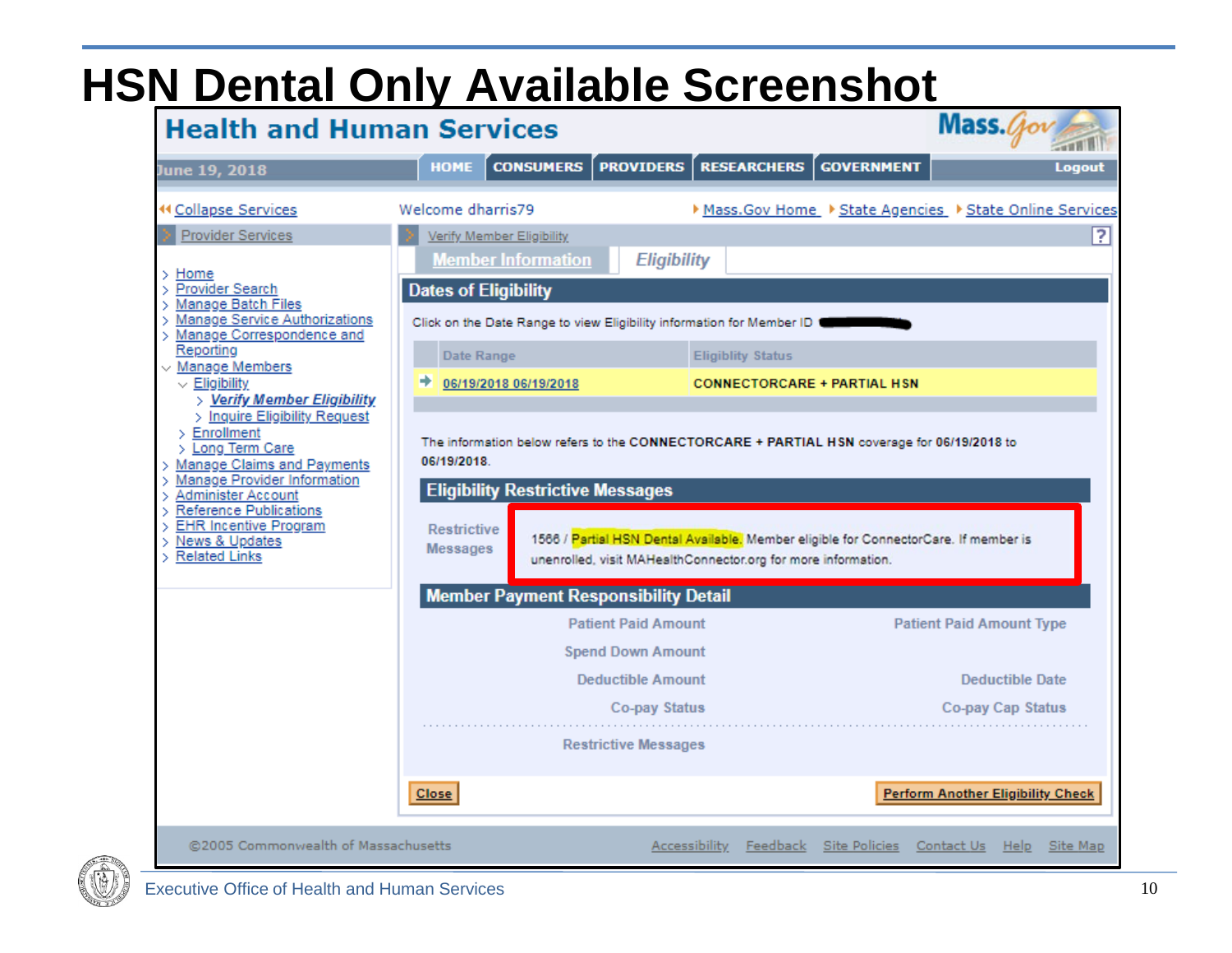### **Interim Payment Recovery**

- The HSN will be reconciling payments to account for the variance in the actual Reimbursable Health Services (RHS) accumulated over the three months (March, April, and May) during the June HSN FY18 Cycle payment
- During the interim payment recovery period, a provider's monthly payment will be reduced by the interim payment recovery to reflect the actual payments made during the interim payment period
	- For Acute Hospitals, all recoupments will be complete by the September payment cycle
	- For CHCs, the HSN will continue with the recovery formula until the entire interim payment balance has been recovered
- Billers should contact their finance team at their facilities with any questions regarding interim payment recovery

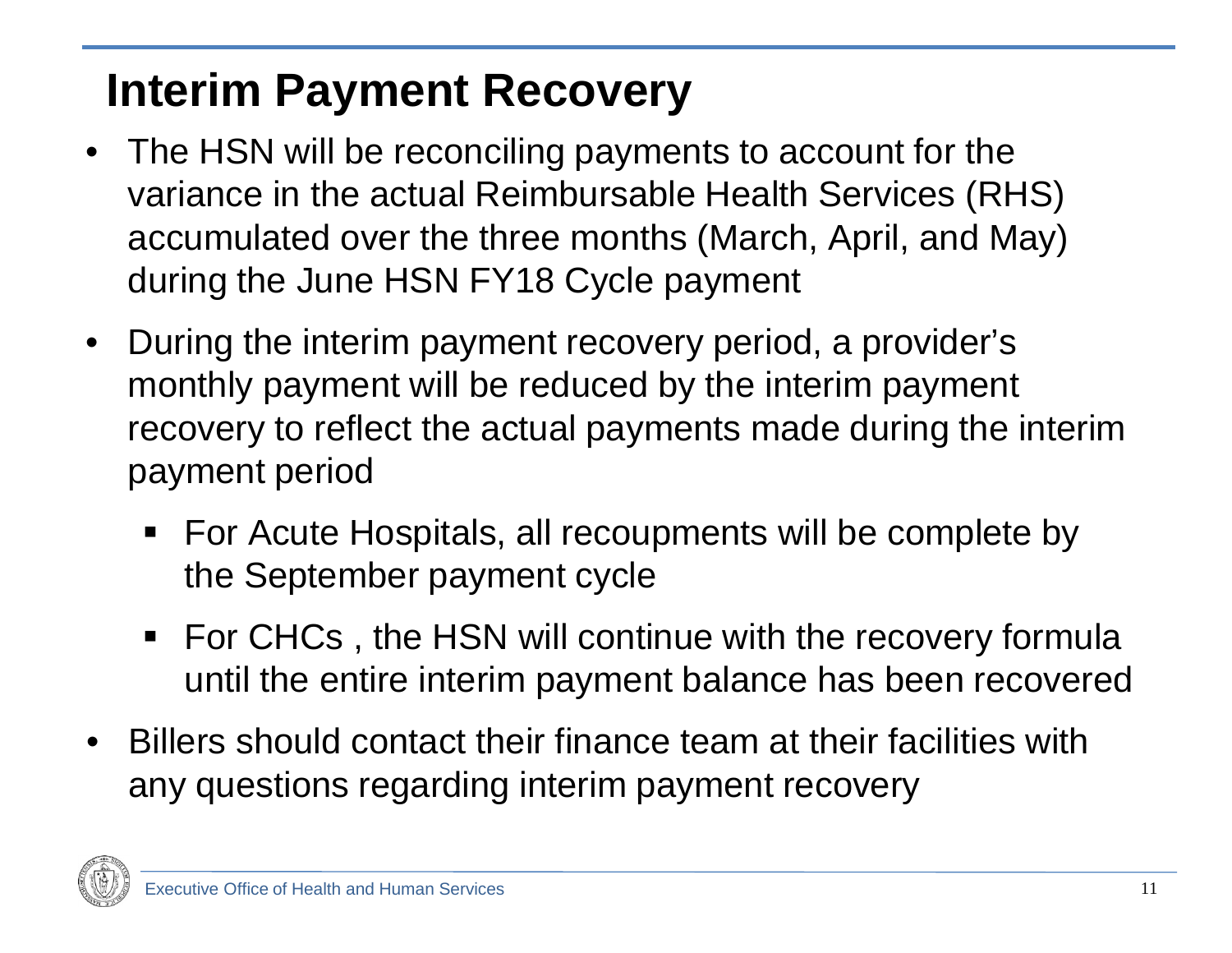#### **2003 Server Project**

- The HSN Server Project will continue throughout the 2018 calendar year
- As updates are made that affect the HSN's ability to make payments or provide information to providers, we will continue to update providers about what systems / functionality is affected, when, and for how long
	- Updates will be sent out via email to providers

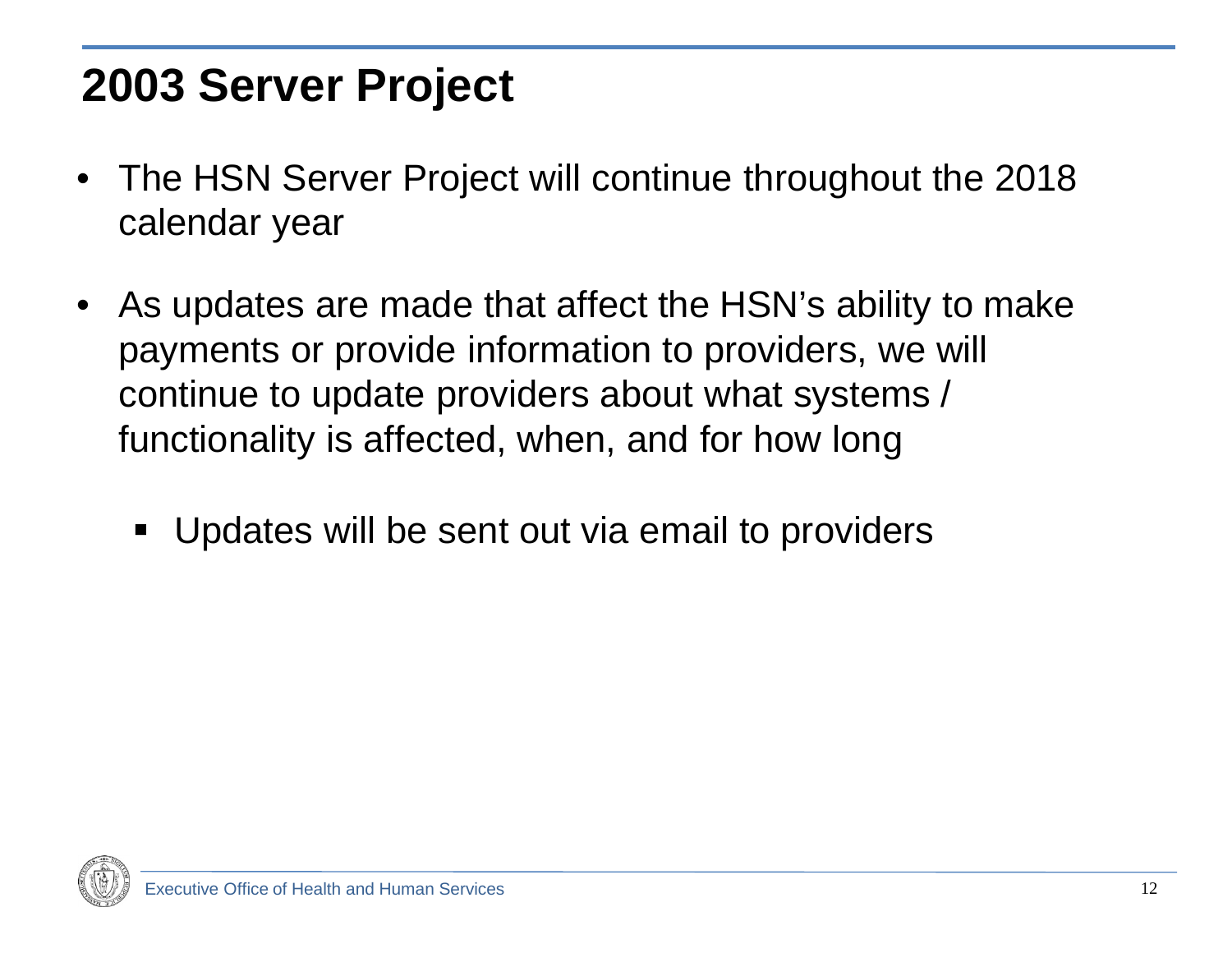#### **CHC Code Updates**

• The HSN will now be covering the following TB Test CPT codes for dates of service 7/1/2018 forward:

| Code  | <b>Description</b>                                                                                                                                      |
|-------|---------------------------------------------------------------------------------------------------------------------------------------------------------|
| 86480 | Tuberculosis test, cell mediated immunity<br>antigen response measurement; gamma<br>interferon                                                          |
| 86481 | Tuberculosis test, cell mediated immunity<br>antigen response measurement; enumeration<br>of gamma interferon-producing T cells in cell<br>suspension   |
| 87116 | Culture, tubercle or other acid-fast bacilli (eg,<br>TB, AFB, mycobacteria) any source, with<br>isolation and presumptive identification of<br>isolates |

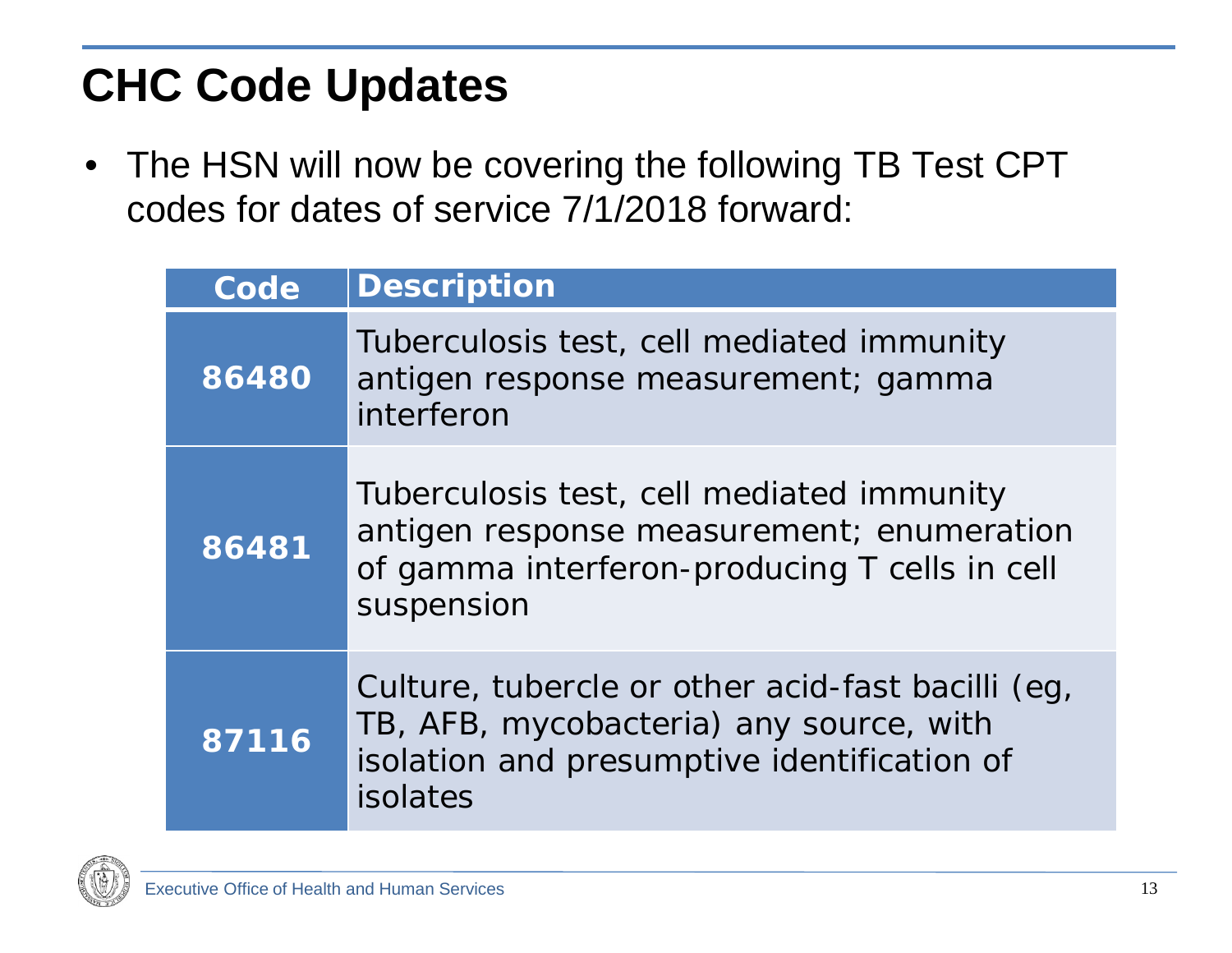#### **CHC Code Updates**

• The HSN will now be accepting claims with the following Drug Screening codes for the date ranges specified:

| Code  | Description                                                     | <b>Date Range</b>                                         |
|-------|-----------------------------------------------------------------|-----------------------------------------------------------|
| G0477 | Drug test $(s)$ ,<br>presumptive, any number<br>of drug classes | Please use this for claim from<br>$1/1/2016 - 12/31/2016$ |
| 80305 | Drug test(s),<br>presumptive, any number<br>of drug classes     | Please use this for claims<br>1/1/2017 forward            |

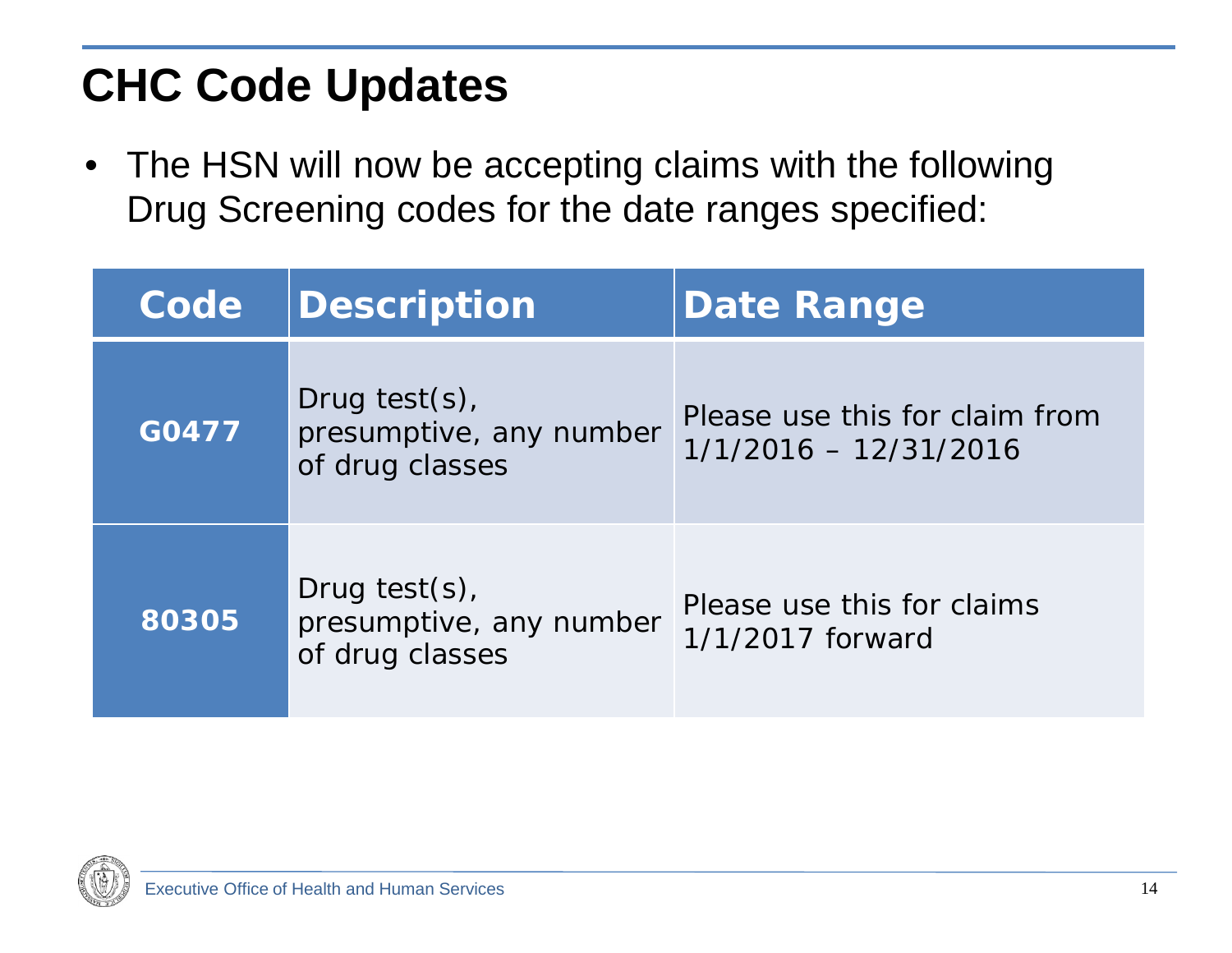#### **CHC Code Updates**

- The HSN will also be making additional updates to conform with MassHealth's 2018 HCPCS Changes for Community Health Center (CHC) Rates
	- Most of these changes are either replacements or deletions
	- An updated CHC covered code list will be posted to the [HSN website at https://www.mass.gov/service](https://www.mass.gov/service-details/payment-information-for-chcs)details/payment-information-for-chcs
	- Notification will be sent to providers when the updated list is posted

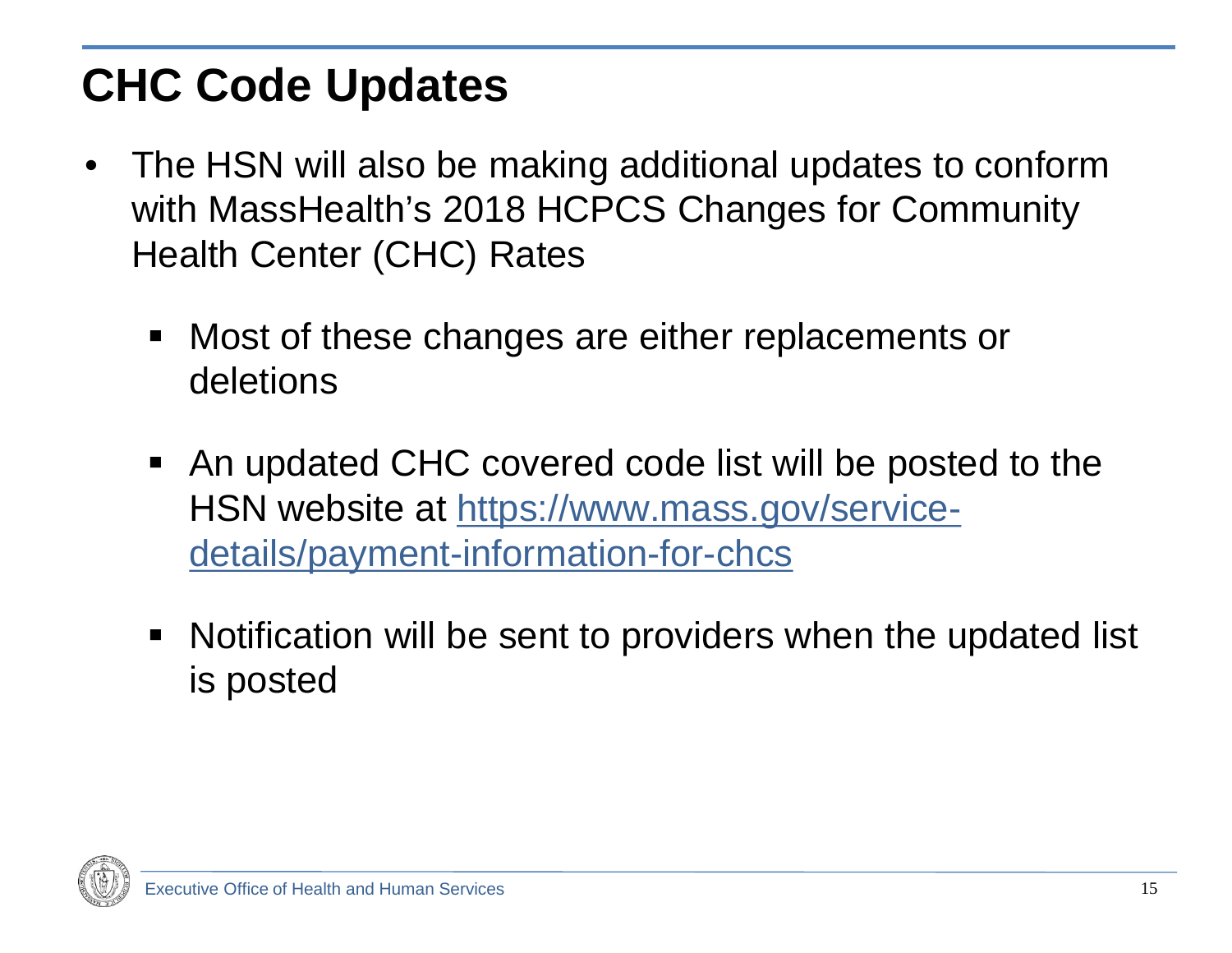### **HSN Regulations Public Hearing**

- HSN has made proposed changes to the 101 CMR 613.00 and 614.00 regulations to take effect on October 1, 2018
- The public hearing for these proposed regulation changes will be on August 3, 2018
- Instructions for submitting testimony and additional public hearing information including the proposed regulations can also be found at https://www.mass.gov/service[details/executive-office-of-health-and-human-services-public](https://www.mass.gov/service-details/executive-office-of-health-and-human-services-public-hearings)**hearings**